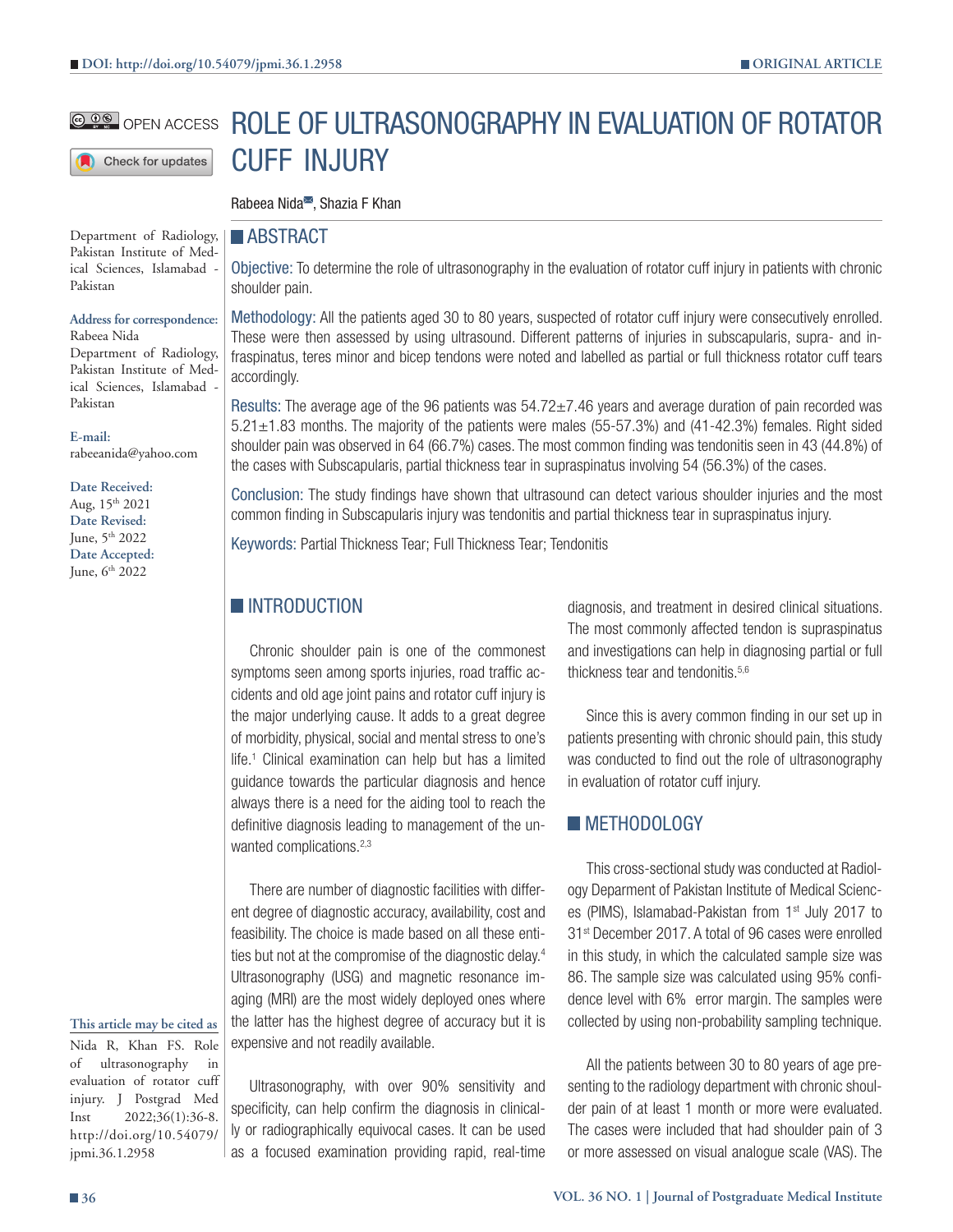cases that had any previous surgical intervention for repair or those with any prosthetic implant were excluded from this study.

The included cases underwent USG by using Toshiba Model Xario machine where they were looked for injuries in subscapularis, supra and infraspinatus, teres minor and biceps. Ultrasound of the opposite shoulder was also done to compare.

Statistical package for social sciences (SPSS) version 23.0 was used for data analysis. Mean and standard deviation were computed for quantitative variables like age, duration of symptoms and severity of pain. Frequency and percentages were computed for qualitative variables like gender and side of shoulder.

## **RESULTS**

The mean age of the participants was 54.72±7.46 years and mean duration of pain was  $5.21 \pm 1.83$  months as shown in table 1. There were 55 (57.3%) males and 41 (42.3%) females and 64 (66.7%) cases had right sided shoulder pain as in table 2. Table 3 reveals the types of lesions detected in various tendons of shoulder and most common findings was tendonitis seen in 43 (44.8%) of the cases with Subscapularis, partial thickness tear in supraspinatus involving 54 (56.3%) of the cases. The most common finding in Infraspinatus was also partial thickness tear seen in 7 (7.3%) of the cases and there was 1 case each with tendonitis in Teres minor and biceps.

# **DISCUSSION**

The role of ultrasound in evaluation of the pattern of different findings in patients with chronic shoulder pain is significant. Shoulder pain is one of the occuring presentations to the orthopedic clinics and rheumatologist and is especially associated with disuse or sports injuries and are commonly referred to

|                  | able 1. Details of Figus, Duration and Severity of Fam $(11-90)$ |           |  |
|------------------|------------------------------------------------------------------|-----------|--|
| Variables        | Mean $\pm$ SD                                                    | Range     |  |
| Age              | $54.72 + 7.46$                                                   | $40 - 74$ |  |
| Duration of Pain | $5.21 + 1.83$                                                    | $3-12$    |  |
| Severity of Pain | $4.0 + 0.82$                                                     | $3-6$     |  |

Table 1: Details of Ages, Duration and Severity of Pain (n=96)

|  |  |  |  |  | Table 2: Gender and Site of Severity of Pain (n=96) |  |  |
|--|--|--|--|--|-----------------------------------------------------|--|--|
|--|--|--|--|--|-----------------------------------------------------|--|--|

| <b>Variables</b> |        | <b>Number</b> | Percentage |  |
|------------------|--------|---------------|------------|--|
| Gender           | Male   | 55            | 57.3       |  |
|                  | Female | 41            | 42.7       |  |
| Severity of Pain | Right  | 64            | 66.7       |  |
|                  | ∟eft   | 32            | 33.3       |  |

#### Table 3: Pattern of Lesions Detected on USG (n=96)

| <b>Type of Tendon</b> | <b>Partial Thickness Tear</b> | <b>Full Thickness Tear</b> | <b>Tendonitis</b> | No lesion  |
|-----------------------|-------------------------------|----------------------------|-------------------|------------|
| Subscapularis         | $9(9.4\%)$                    | $5(5.2\%)$                 | 43 (44.8%)        | 39 (40.6%) |
| Supraspinatus         | 54 (56.3%)                    | $9(9.4\%)$                 | 17 (17.7%)        | 16 (16.7%) |
| Infraspinatus         | 7(7.3%)                       | $2(2.1\%)$                 | $5(5.2\%)$        | 82 (85.4%) |
| Teres minor           | $0(0\%)$                      | $0(0\%)$                   | 1 (1%)            | 95 (99%)   |
| <b>Biceps</b>         | $0(0\%)$                      | $0(0\%)$                   | $1(1\%)$          | 95 (99%)   |

radiologists to look for the type and extent of the injuries. There is diversity of the injuries and its extent and can guide for further management. MRI is frequently advised for this, but limited facility at certain centers, increased cost and the long wait for appointments are the major concern to look for the other alternative with good results.<sup>7,8</sup>

In the present study, there was male dominance in terms of shoulder pain where there were 55 (57.3%) males and 41 (42.3%) females. This was similar to the study done by Singh AP et al where they also found male dominance and was seen in 21 vs 16 cases.<sup>9</sup>

Most number of lesions were observed in supraspinatus where around 83% of the cases were found to suffer from anyone and the most common one was partial thickness tear. These results were comparable to the result of the previous studies.<sup>10-11</sup> According to a study done by Zlarkin et al, supraspinatus tendon was affected in 80% of their cases.11

Singh et al also found this in highest number of cases and they also assessed the diagnostic accuracy of USG in rotator cuff injuries and they found that sensitivity of this was 78.72%, specificity was 84.6% and accuracy was 70% with a significant difference of 0.001.9

In the present study, the most common finding was tendonitis in 43 (44.8%) of the cases with Subscapularis which was the 2nd most tendon group involved and partial thickness tear was seen in supraspinatus involving 54 (56.3%) of the cases.<sup>12-16</sup> According to another study, Netam SBS et al, the most common tendon involved was supraspinatus.<sup>12</sup> Similar was seen by the studies of Vijayvargiya et al, Saraya et al and Khanduri et al.14-16 The reason of highest number of this muscle involvement is its vulnerability due to anatomical position and mechanics.

Tendinitis was the 2nd most common finding seen after the partial thickness tear and so was seen from the results of the previous studies.17-19

## **CONCLUSION**

This study concluded that the ultrasound can detect various shoulder injuries and the most common finding in Subscapularis injury